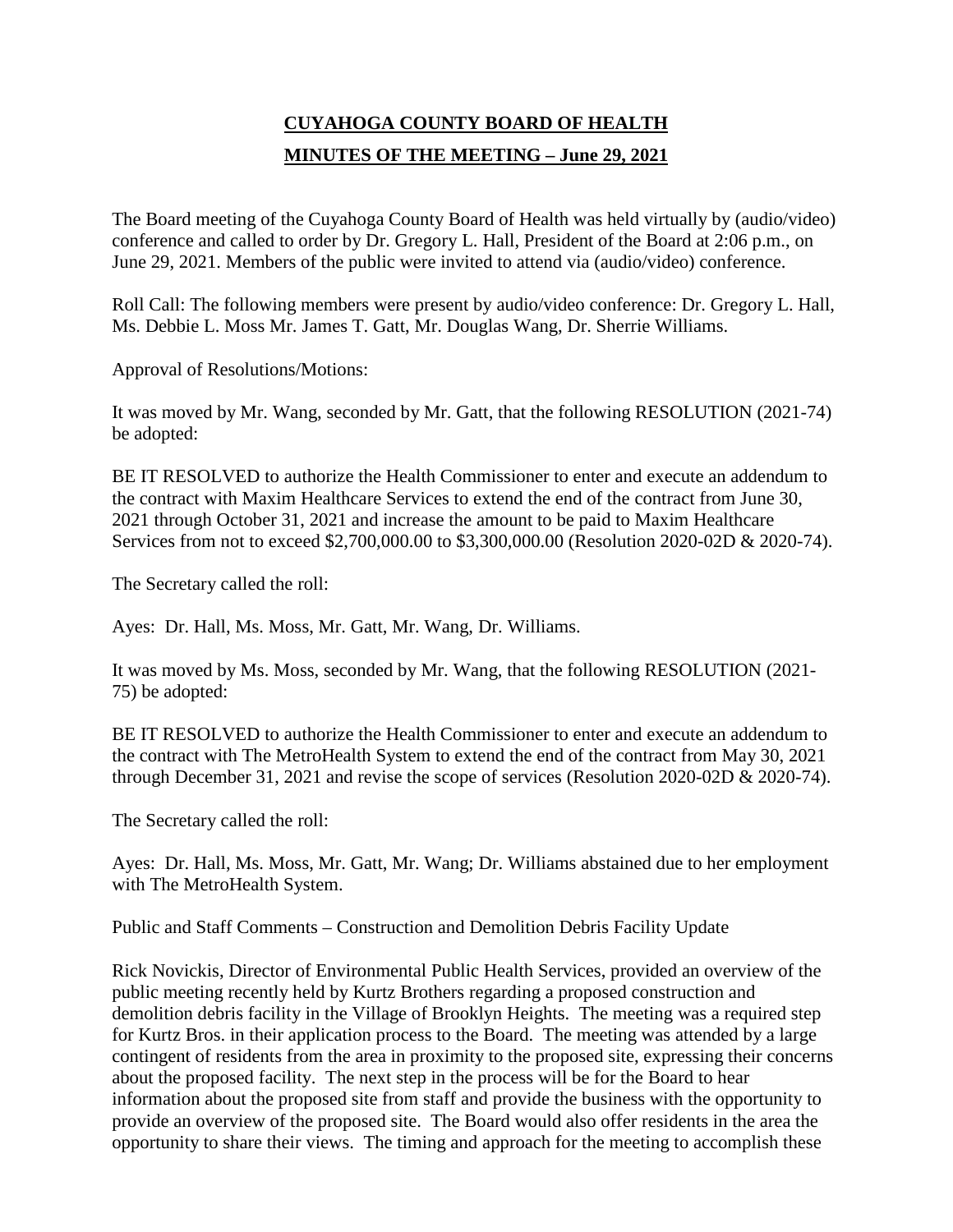tasks will be proposed and shared with the Board for approval. Advance public notice will be provided to the residents once a date and time has been set.

It was moved by Ms. Moss, seconded by Mr. Wang, that pursuant to Resolution 1993-43 and O.R.C. Sec 121.22 the Board Adjourn to Executive Session to discuss personnel issues.

The Secretary called the roll:

Ayes: Dr. Hall, Ms. Moss, Mr. Gatt, Mr. Wang, Dr. Williams.

Executive Session began at 2:37 p.m.

Executive Session ended at 3:06 p.m.

Miscellaneous Business –

It was moved by Ms. Moss, seconded by Mr. Wang, that the following RESOLUTION (2021- 76) be adopted:

BE IT RESOLVED to extend the appointment of Romona Brazile and Martha Halko as Interim Co-Directors of the Prevention & Wellness Service Area for up to an additional twelve months at a salary of \$94,150.49 annually with a one-time lump sum payment of 3% (\$2,824.51), effective July 1, 2021.

The Secretary called the roll:

Ayes: Dr. Hall, Ms. Moss, Mr. Gatt, Mr. Wang; Nays: Dr. Williams

Thereupon, it was moved by Mr. Gatt, seconded by Dr. Hall, that the following Motion be adopted:

BE IT RESOLVED that the meeting be adjourned at 3:09 p.m.

The Secretary called the roll:

Ayes: Dr. Hall, Ms. Moss, Mr. Gatt, Mr. Wang, Dr. Williams.